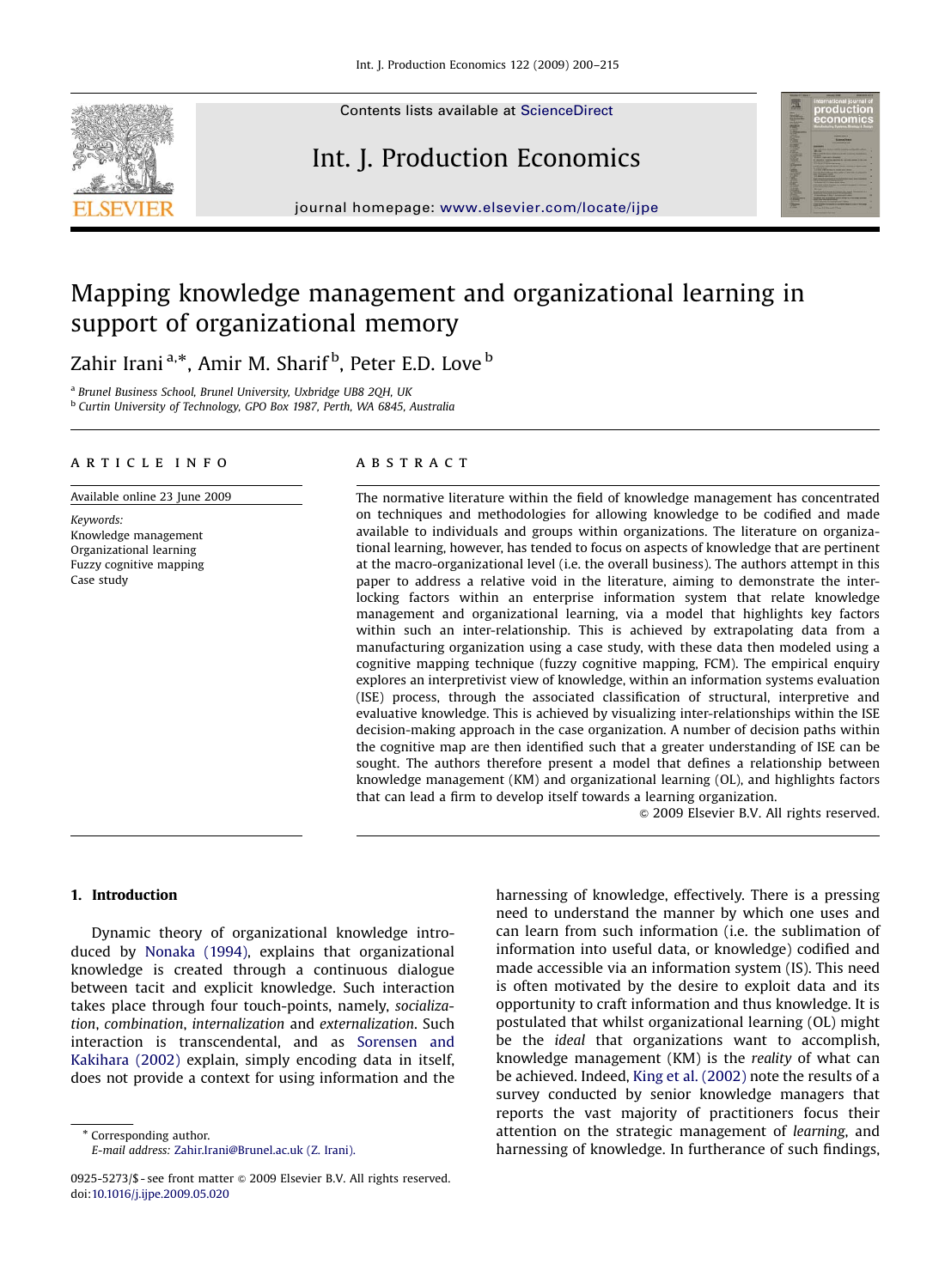there remains a need to not only define the contingent difference between knowledge management and organizational learning but also to provide an insight into those organizational factors that can support a business towards becoming a learning organization; where people at all levels within the business, individually and collectively, increasing their capacity to improve their personal and professional performance.

This paper derives its impetus and motivation through an established void in the literature that supports the need for an integrated model for KM and its relationship with OL, which in doing so, highlights behavioral and process issues surrounding information systems evaluation (ISE). The authors present the development of a model that highlights the factors for such an interrelationship, which evolves from a case study research strategy that exploits qualitative information that is then modeled using FCM. While previous research showed that experience and intuition often served as the primary evaluation criteria ([Kaplan, 1986](#page--1-0); [Lohse et al., 1995;](#page--1-0) [Irani](#page--1-0) [and Love, 2001\)](#page--1-0), this empirical enquiry explores an interpretivist view of knowledge, within an IT/IS investment evaluation decision-making process. Through a classification of knowledge into three forms, structural, interpretive and evaluative, the given case attempts to elucidate the inherent, underlying explicit/tacit knowledge relationships that define key KM to OL factors.

The authors seek to establish such relationships through the application of a cognitive mapping technique; fuzzy cognitive mapping (FCM), to visualize aspects of the organization's decision-making approach, which leads to the identification of contingent knowledge factors and dependencies. In doing so, examining the dynamics of knowledge and the role that knowledge plays within the maturity of a learning organization. The authors seek to analyze the nature of explicit and tacit knowledge interrelationships that exist within the ISE process, as a result of the FCM and case data. Such lucid tacit knowledge flows will, in turn, give way to the exploration of those aspects that may give rise to organizational learning within the context of a manufacturing firm. The conclusions are not seeking to offer generality but to allow others to draw parallels in constants and processes and thus, be supportive of decision-making processes.

#### 2. Knowledge management and organizational learning

Information systems evaluation seeks to provide an understanding of decision-making tasks through a mapping of core factors to the investment justification process. Hence, there is a need to not only understand basic business principles but also a need to understand the specific nuances of a particular business case. Hence, the underlying theme of ISE is the influence of organizational culture and learning, on the decision-making of individuals. This has been a topic of much discussion, by authors such as [Skerlevaj et al. \(2007\),](#page--1-0) who note that an organizational learning culture is impacted by the transformation of information across both internal and external company boundaries and environments that often results from investments. [Kess and Haapasalo](#page--1-0) [\(2002\)](#page--1-0) also note the importance of including and imbibing knowledge and the review of organizational information within production-based company, if nothing else giving the organization ''something to learn''. [Saunders and](#page--1-0) [Miranda \(1998\)](#page--1-0) expressed the criticality of acquiring and using information in the decision-making process, yet the form and type of knowledge required to make investment decisions has not generally been focused upon in the normative literature. Rather, there has been a tendency to pay attention to the methods and techniques employed via traditional cost accounting and financial methods [\(Ballantine and Stray, 1999](#page--1-0); [Irani et al., 1997\)](#page--1-0). This is somewhat surprising given that the knowledge and experiential learning that is required within this decision-making process, is crucial to the outcome. It is here where this paper seeks to make a significant contribution to the extant literature, through providing a deeper understanding of the relationship that exists between KM and OL, through the use of an FCM approach (when contextualized within an ISE process).

Advances in implementing information systems within the manufacturing sector, and the evolution and progression of cheaply available computing power, has meant that many manufactured goods and/or services, are now equally dependent upon the input of information and knowledge resources. In fact, information itself is becoming the product being sold, as explained by Järvenpää [and Immonen \(1998\)](#page--1-0). Hence, over the years, it has also become increasingly important to understand the manner by which such resources are applied to, and used within the organizational context. The growth of the field of knowledge management has therefore seen the development of processes and tools that address the codification, collaboration, dissemination and representation of knowledge.

[Nonaka and Takeuchi \(1995\)](#page--1-0) famously built upon the ideas of Polanyi, differentiating between so-called expressible, explicit knowledge; and inarticulable, tacit knowledge (knowledge which we find difficult to articulate). Whilst these approaches have been somewhat successful as compared to the purely structural and interpretive forms of knowledge, there remains a need to understand the context of how knowledge is used, specifically for human decision-making tasks. More importantly, the creation of internalized, organizational knowledge has been understood to be because of individual and collective experiences within the firm [\(Schumpeter, 1934\)](#page--1-0). Thus, the concept of an organizational or ''corporate memory'' [\(Handy, 1990\)](#page--1-0) has also become a very powerful and ubiquitous concept, and is seen by many as being an aspect of knowledge itself, being termed organizational learning. As [King \(2000\)](#page--1-0) and [King and Ko](#page--1-0) [\(2001\)](#page--1-0) note, there is much confusion over knowledge management and organizational learning terms, which are often used interchangeably, however, [Levine \(2001\)](#page--1-0) stressed the contingent differences between organizational learning; and a learning organization. For an organization to become one that is a learning entity requires it to overcome barriers of individual/team learning; be able to arrive at a common understanding